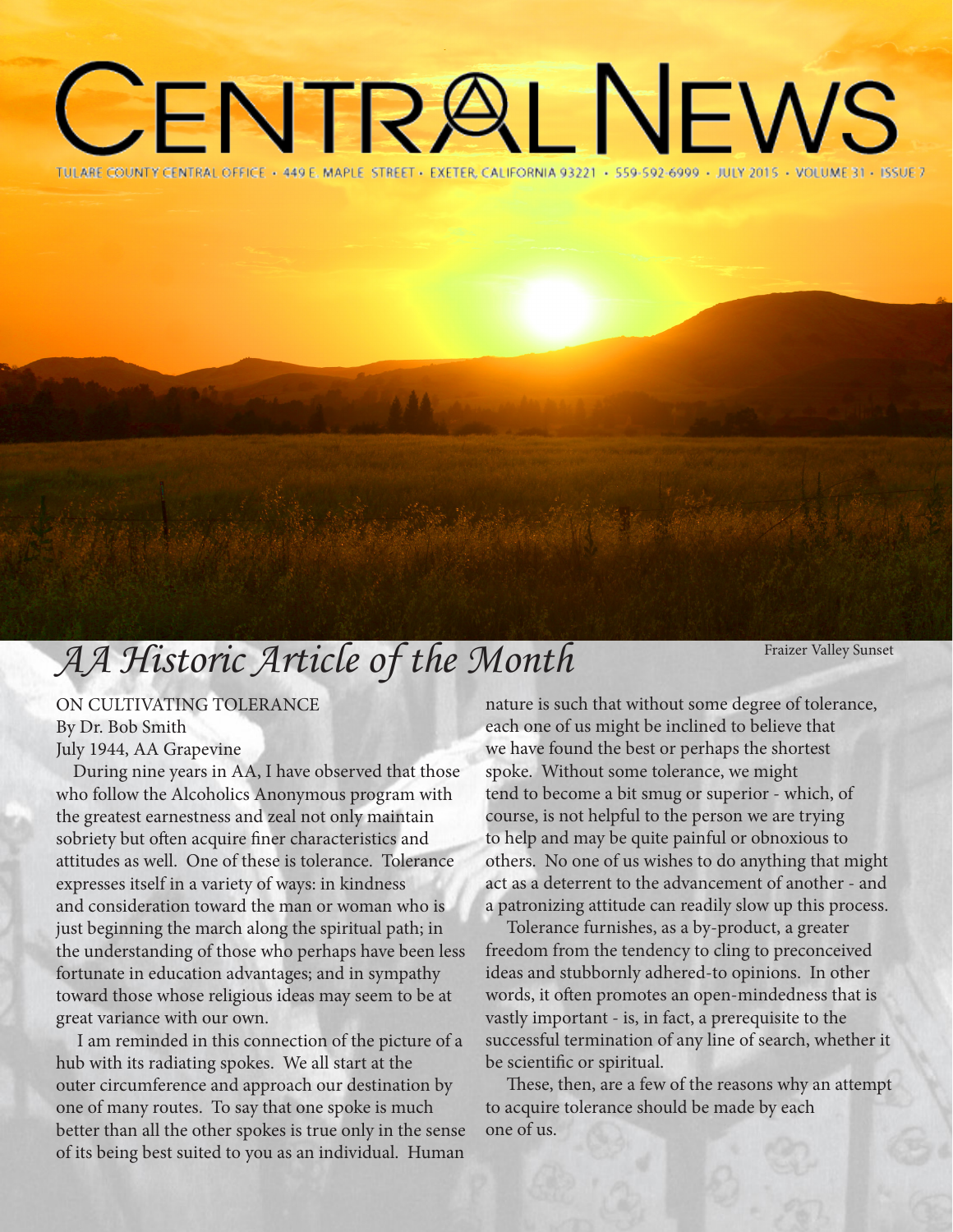*"Humbly asked him to remove our shortcomings."*

*Step 7* I learned early through deep discussion with my first sponsor, that my main problem was my ego. It was huge! Like many of us I had an overinflated view of myself, I lived in a selfimposed delusion of grandeur. I was a victim of my own pride, selfishness, and self-centeredness. Like the actor of the play trying to run the whole show. Then I decided to allow the program of Alcoholics Anonymous in. I thoroughly worked the first 6 steps under the watchful eye of a caring sponsor and sanity returned. God's will had become the central focus and results were apparent to others, if not to me.

 However, feelings of anxiety, irritability, regret, anger, shame, fear, envy, and judgment still arose without warning and still posed a hindrance in my daily life. Directly following steps 3 and 5 I had that feeling of relief, like that of a heavy burden being lifted from my shoulders but, to that point some of those shortcomings persisted. I had chosen to live my life in complete surrender to God's will, but that was not enough to remove my shortcomings. I had to be more proactive! The 12 X 12 says "The Seventh Step is where we make the change in our attitude which permits us, with humility as our guide, to move out from ourselves toward others and toward God. The whole emphasis of Step Seven is on humility. It is really saying to us that we ought to be willing to try humility in seeking the removal of our shortcomings just as we did when we admitted that we were powerless over alcohol, and came to believe that a Power greater than ourselves could restore us to sanity. If that degree of humility could enable us to find the grace by which such a deadly obsession could be banished, then there must be hope of the same result respecting any other problem we could possibly have."

 Therefore I humble myself on a daily basis, asking God to continue to remove the shortcomings that hinder me from realizing his will in my life. I pray that those stumbling blocks are removed that I can have the ability to be of assistance to another alcoholic. Like everyone else, progress is my priority so when one of those shortcomings rears its head, I immediately with humility, love, and tolerance ask God to do for me what I can't do for myself and remove my shortcomings once again!

#### *"Every A.A. group ought to be fully selfsupporting, declining outside contributions."*

*Tradition 7* I'm so glad to be writing this article on<br>tradition seven, not because I'm an exp<br>at this tradition but because it's a tradit<br>struggle with and honestly I am just lea<br>about my struggle. When I first came it<br>the rooms of A. tradition seven, not because I'm an expert at this tradition but because it's a tradition I struggle with and honestly I am just learning about my struggle. When I first came into the rooms of A.A. and they passed the basket (insert eye roll here) I thought, "Here we go again…an institution just looking for a buck." Wow my attitude has completely changed since that initial impression. For me, A.A.

rooms are priceless. What wouldn't I pay to have the life so freely given to me through our program? But how to navigate that is what I struggle with. I was relieved to read Bill's writing's on this tradition sharing some of the exact struggles I have today. In the Twelve Steps and Twelve Traditions known to most of us as the 12 & 12 Bill W. writes his thoughts and experiences about Tradition Seven and writes, "Alcoholics are certainly all-or-nothing people. Our reactions to money prove this." He goes on to write about how at first they wanted to have tons of money for A.A. to help the still suffering alcoholic to the notion of "You can't mix A.A. and money. We shall have to separate the spiritual from the material". As this discussion was going on a man with many relapses needed financial help and Bill gave him money leaving himself with little. When the hat went around at his meeting he was going to give something extra and exchanged it for a lesser amount. What he came across was this thought, "Then I woke up. I who had boasted my generosity that morning was treating my own club worse than the distant alcoholics who had forgotten to send the Foundation their dollars. I realized that my five-dollar gift to the slippee was an ego-feeding position, bad for him and bad for me. There was a place in A.A. where spirituality and money would mix, and that was in the hat!" The hat in my world is now the basket and passing it sometimes just seems routine not mattering much. Not that I couldn't put a little extra in but why? Having several 24 hours put together I have extra pennies in my pocket. When I see someone suffer, I want to help. Isn't that were my money should go? If I can help someone out shouldn't I? Well, I'm learning that depends. What is my motivation for helping? A situation occurred where I wanted to input my finances to help another out. I of course spoke to my sponsor about this. To my surprise she said, "Sheri, even

Louie T.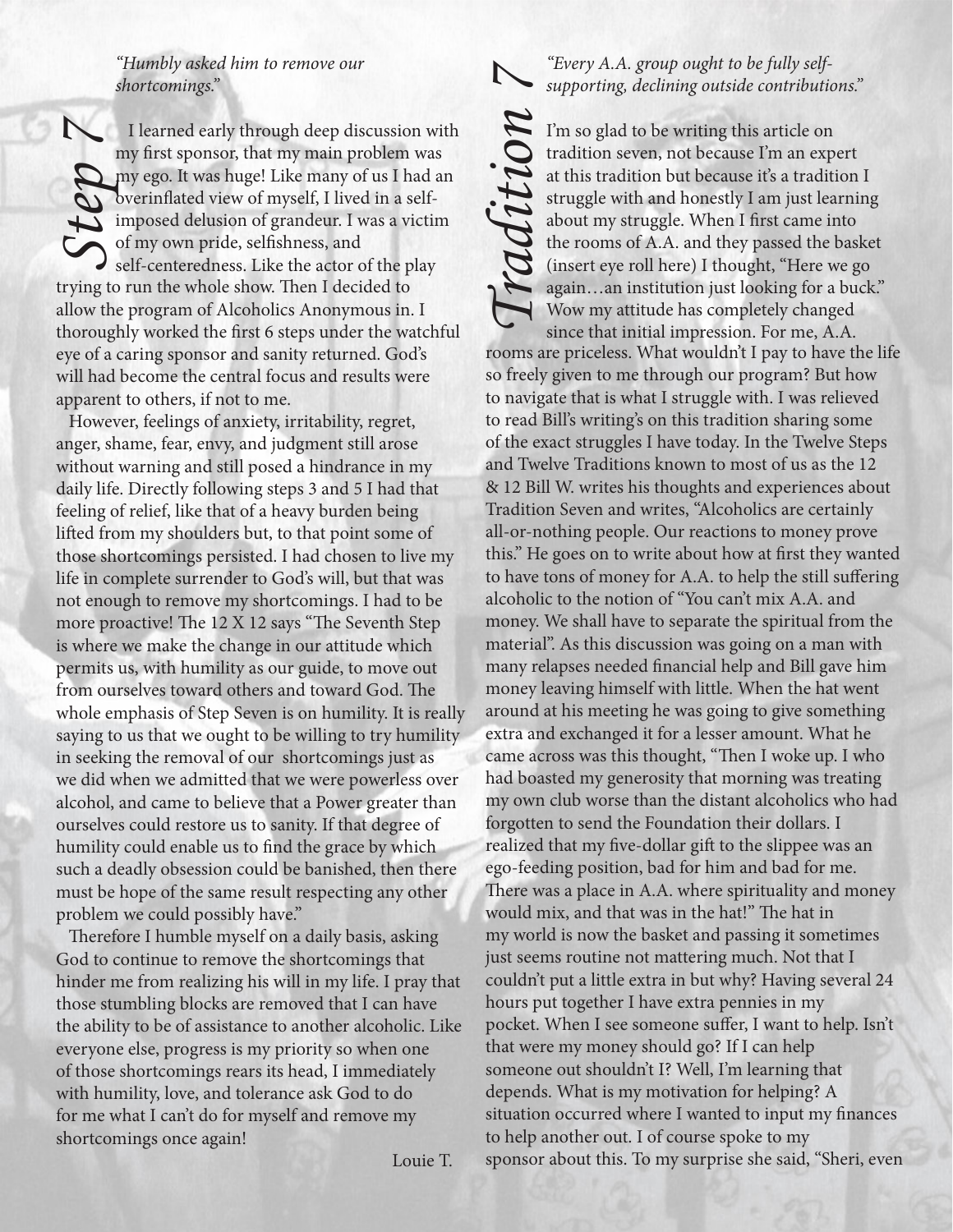if you are doing a good deed, like helping someone  $\int u(y) A A \text{ Birth}$ financially it still is a form of control". I really wrestled with this and we had great conversations. I love the saying, "You don't know what you don't know" I really didn't understand my helping someone with finances being a form of control. She went on to tell me that what may be very generous really is a way to get out of being uncomfortable for that person and wanting to control their outcome inputting myself where I didn't really belong. OUCH! That hurts- but it's the truth. I've also learned that by doing this I'm taking away a valuable lesson that our Higher Power may be teaching that person and I don't have the right to do that. I'm so glad that my sponsor helped me know something about myself I didn't realize. As Bill wrote and I'm learning to understand myself with finances is it comes back to my ego. I want to feel better or even be a superhero to someone but at what cost? To them and to me? Nope, our groups are self-supporting and I want A.A. to be here for the generations to come. Maybe I should think of that when the basket comes around and if I see an eye rolling new comer like I used to be put an extra dollar or two for them with the prayer they receive freely what was given to me freely. Where else can you go where money doesn't influence the institution? I'm so grateful for the thought and depth and vision our founders had in developing the steps and traditions of Alcoholics Anonymous. I may not grasp all of it but I'm thankful to have the opportunity to try and wrap my mind around it and more importantly act different than my ego wants to lead.

RECOVERY

Sheri T.

| Name         | City                | Years          |
|--------------|---------------------|----------------|
| <b>Bobby</b> | Visalia             | 46             |
| Jim K.       | Visalia             | 40             |
| Evelyn D.    | Visalia             | 39             |
| Judy C.      | Porterville         | 38             |
| Sandy F.     | Visalia             | 37             |
| Jim B.       | Springville         | 36             |
| John R.      | Tulare              | 34             |
| Margaret D.  | Woodlake            | 31             |
| Mike P.      | Exeter              | 31             |
| Hank P.      | Dinuba              | 30             |
| Danette L.   | Visalia             | 29             |
| Colin M.     | <b>Three Rivers</b> | 28             |
| Marilyn N.   | Visalia             | 28             |
| Michael H.   | Visalia             | 28             |
| Mike H.      | Visalia             | 27             |
| Sharon S.    | Visalia             | 27             |
| Ken W.       | Porterville         | 27             |
| Jim M.       | Visalia             | 26             |
| Ginger G.    | Visalia             | 25             |
| Walt N.      | Porterville         | 25             |
| Terry S.     | Visalia             | 24             |
| Chris H.     | Visalia             | 24             |
| Bob C.       | Visalia             | 24             |
| Manuel M.    | Tulare              | 22             |
| Rafael C.    | Carlsbad CA         | 22             |
| Sue J.       | <b>Henderson NV</b> | 21             |
| Gary H.      | Porterville         | 20             |
| Jan F.       | Squim WA.           | 19             |
| George C.    | Visalia             | 18             |
| Jim K.       | Visalia             | 15             |
| Cynthia S.   | Tulare              | 15             |
| Tammy C.     | Tulare              | 14             |
| Michaele     | Visalia             | 14             |
| Bettelu      | Visalia             | 14             |
| Sherry B.    | Visalia             | 8              |
| Chris H.     | Visalia             | 8              |
| Leah T.      | Porterville         | $\overline{4}$ |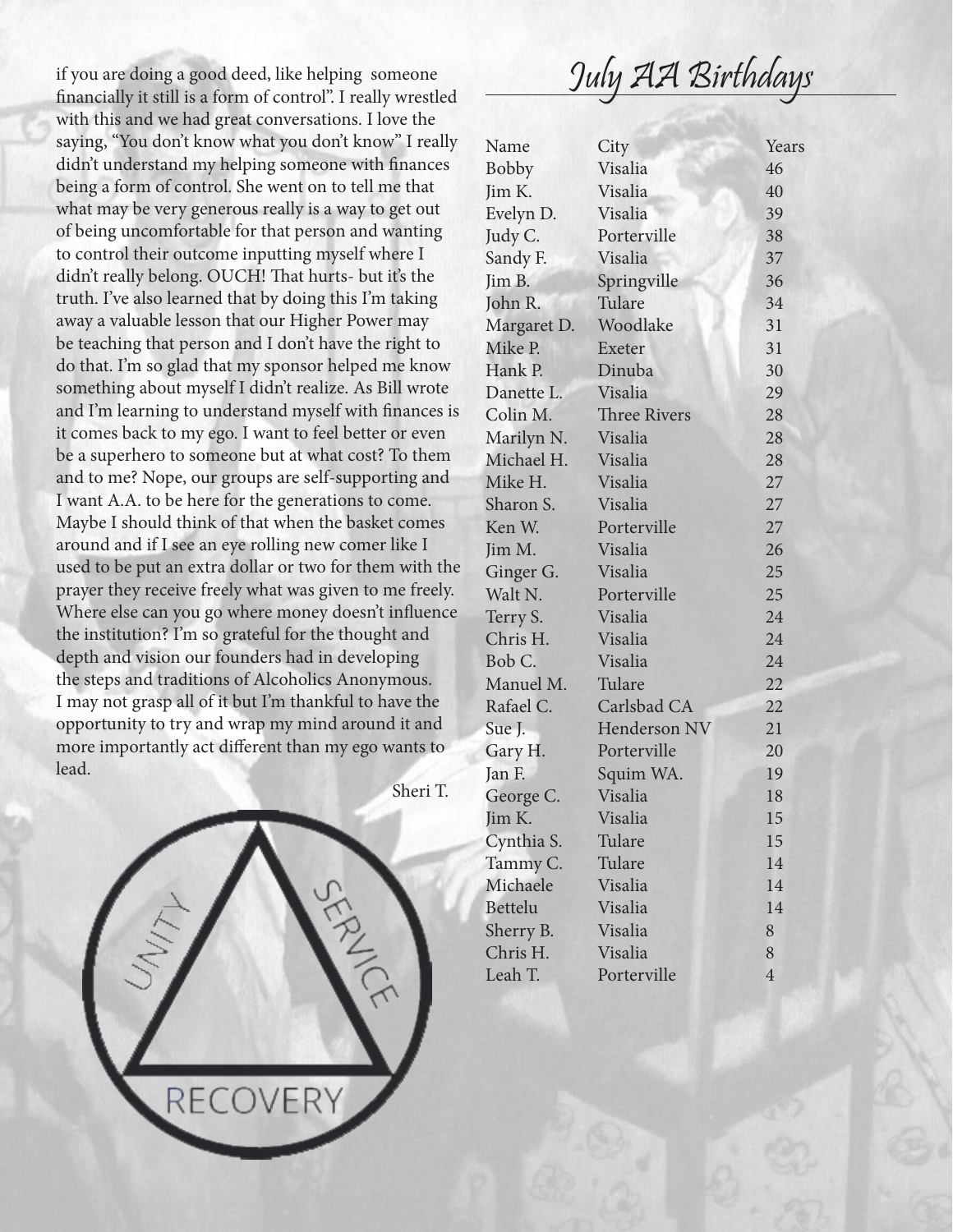# *Speaker Meetings*

 **Porterville Recovery Club Speaker Meeting** 186 W. Walnut Ave Friday July 7, 2017 8:00-9:30 PM **Speaker: Ken B.-Porterville 11Years** 

 **Friday Book Study Speaker Meeting** Cross & Blackstone Tulare Friday July 14, 2017 8:00-9:30 PM **Speaker: Rick S, - Exeter 31 Years**

#### **Sunday AM Breakfast Speaker Meeting**

Veterans Memorial Building 36000 Hwy 190, Springville Sunday July 9, 2017 @ 10:15 (Breakfast @ 8:30-10:00 AM) **Speaker: Sharon H. - Bakersfield** 

#### **The Valley Group, Speaker Meeting**

The Gallery @ The Creative Center 410 E. Race Ave. Every Wednesday from 7-8 p.m. Speakers for June:

Jul 5- Cindy S. of Fresno- 20 Years! Jul 12 – Pat E. of Bakersfield - 29 Years! Jul 19 – Jennifer S. of Fresno- 5 Years! Jul 26 - Jimbo K. of Visalia – 40 Years (tonight)!

**That's 94 years of sobriety in four simple one-hour sessions!**

### *Central Service Meeting*

Minutes: June 13,2017 MEETING CALLED TO ORDER: 7:00 **CENTRAL OFFICE BOARD MEMBERS PRESENT**: Doug H , Mark G., Bob H.,Stella T., & Sheri T. **BOARD MEMBER ABSENT**: None **SERENITY PRAYER**: Led by Dave **12 TRADITIONS:** Julie M. **SECRETARY REPORT:** Motion to approve – Mark, 2nd by Ken **BOARD OF DIRECTORS MEETING:**Read by Sheri T. **TREASURER REPORT/OFFICE REPORT:** Bob reported we had an income of \$5,178.28 and expenses of \$5,488.76 for a loss of \$310.48 for this accounting

period. Group contributions were very good. Sales were about average. We had our normal expenses plus our quarterly taxes and a large literature cost. We collected \$293.42 from the Square card sales from 5 transactions in April. The office has been operating normally. **WEBSITE REPORT:** Going very well- 128 unique visitors per day. 3,800 views for Visalia page and 141 views for Springville page.

**PUBLIC INFORMATION REPORT:** Stella- nothing to report at this time.

#### **STEP FOR NEWSLETTER – VOLUNTEER**

July Step 7 Sheri T. Due to CentralinetergoupNews@gmail.com 6/20/17 August Step 8 Mark G. Due to CentralinetergoupNews@gmail.com 7/20/17

#### **TRADITION FOR NEWSLETTER-VOLUNTEER**

July Tradition 7 Sheri T. Due to CentralinetergoupNews@gmail.com 6/20/17 June Tradition 8 Mark G. Due to CentralinetergoupNews@gmail.com 7/20/17 **H&I REPORT** – Mark brought up the letter from the department of corrections for A.A. to come to the Mountain Home however we don't have enough people at this time.

**GSO LIAISON-** Doug H. brought up that Zak may have a work conflict which may make it difficult for Zak to continue his various roles at our meeting. **TUCYPAA LIAISON**- Nothing to report

#### CSR REPORTS

**Doug H.-Acceptance Group-**This is an open, Gay AA meeting in Porterville but everyone is welcome. We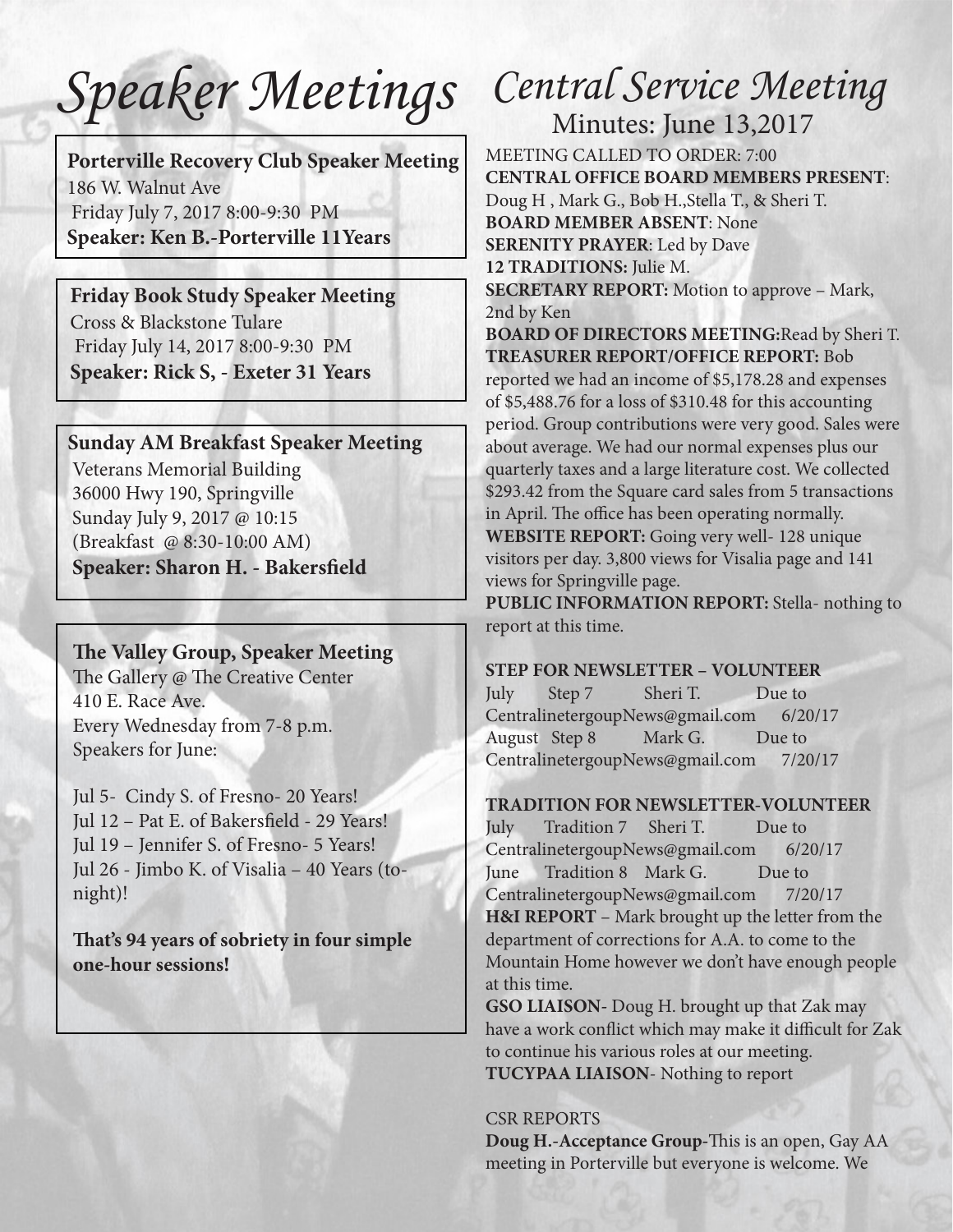meet at the First Congregational Church at Fourth & Mill. This is a 1 hr meeting from 6-7 pm every Wednesday. The meeting has beengrowi ng; there have 20 - 25 people in attendance recently. We discuss what is going on in your sobriety today. Birthdays are celebrated on the last Wednesday of the month. Our group has been able to contribute to Central Office. **Sandy.-The Rainbow Group-**This is an open gay AA meeting but everyone is welcome. It is held at the Kaweah Delta Rehab Facility in Visalia, in the Polar Bear room, every Saturday from 5:30 – 7:00 pm. We have a very good mix of newcomers and long timers coming from Fresno, Kings and Tulare counties. We hand out newcomer packets and AA Big Books free to newcomers. Court/Program cards are signed. Each meeting is a chip meeting and birthdays/anniversaries are celebrated on the last Saturday of each month with a delicious cake. We close the meeting with the "Responsibility Declaration.

**Mark G.-Valley Group-**The Valley Group presents a speaker meeting each Wednesday night at the Creative Center in Visalia. This is located at Race and Santa Fe, next to the Ice House Theater. This one-hour, weekly meeting features a single speaker sharing his or her unique message of recovery. Speakers are from communities throughout the central valley. It is an open meeting with an average attendance of 120 people. Court cards are accepted. It's a great place to meet friends, hear a great message and get ready for recovery.

**Keith A.-Springville Speaker Breakfast-**We meet on the 2nd Sunday of each month at the Veteran's Memorial Building in Springville. Breakfast is served between 8 and 10 am. and costs \$5.00. We usually serve around 65-80 breakfasts. The meeting starts at 10:15 with a 10 minute speaker. The main speaker starts around 11 am. July 9th our speaker is Sharon H. from Bakersfield. Good food and great fellowship. Come and join us! We need a new treasurer. **Julie M - Springville Gut Level Group-**We meet from 7 – 8:30 at the Lighthouse Chapel every Thursday night. This is an open meeting and all are welcome. We do ask if you are not an alcoholic that you please do not share-you are more than welcome to listen. Birthdays are celebrated the last meeting of the monthwe meet for dinner before and cake after. Great mix of old and new sobriety.

**Rae Ann B.-Tues Women's Amity Group–** This is a closed women's meeting on Tuesday from 6:30 – 8pm. We meet at Trinity Christian Church, 6400 W. Walnut Rd. Rm 10. We discuss a topic related to alcoholism every week and the last week is a birthday meeting. We give out monthly chips weekly and celebrate yearly anniversaries the last Tuesday of every month. The 3rd Tuesday is our business meeting after the regular meeting. We average 20-30 women from newcomers to long-timers sharing their experience, strength and hope. There is a no host dinner at Amigos at 5pm for fun and fellowship!

**Stella T - Women's Changes-** This is an open women's meeting each Tuesday evening at 7 pm at the Church of the Nazarene, 2005 W Olive St. in the Hope Room. This is a 1 hour meeting. A chairperson reads from AA approved materials and shares from their personal experience as it relates to the reading. The meeting is then open for discussion. Our business meeting is held the 3rd Tuesday of the month during the final 15 min of the regular meeting. We celebrate AA birthdays on the last Tuesday of the month with either a potluck or a restaurant gathering before the meeting. Cake is served following the birthday mtg.

**Jonathan T – Tulare Unity Young People –** We meet every Saturday evening at 7:30 located at 220 W. Tulare ave. for a young people's AA meeting. It's an open meeting where everyone is welcome! Please come and join us! Chip meeting and great fellowship. **Jonathan T. –Monday Men's Stag -** We meet every Monday night at 7:30 for a closed AA men's meeting at the PPAV Hall 820 E. Main street in Visalia. We celebrate birthdays at the end of the month and have our business meeting on the first Monday of the month. 25-30 people in attendance. Please join us, newcomers welcome! Lots of experience, strength and hope shared.

**Blake-Sunday Night Serenity Seekers –** We meet on Sundays at 7:30 – 9:00 pm in the Serenity Center on 117 Locust Street. We have a speaker followed by open discussion. We don't celebrate birthdays or hand out chips. We have a good mix of old timers and newcomers. Between 20 and 25 attendees each week. **Mike K-Sunday AM Serenity Seekers –** Our group meets every Sunday morning at the Visalia Alano Club from 10:00-11:30AM. It is an open meeting. We celebrate birthdays on the last Sunday of each month. We have regularly 20-30 members attending. We have many long time members and always welcome new members graciously. Court cards are signed at the meetings. Business meetings are on the first Sunday of the month at 9:30 AM.

**Zach D-The Young & Restless Meeting-**We meet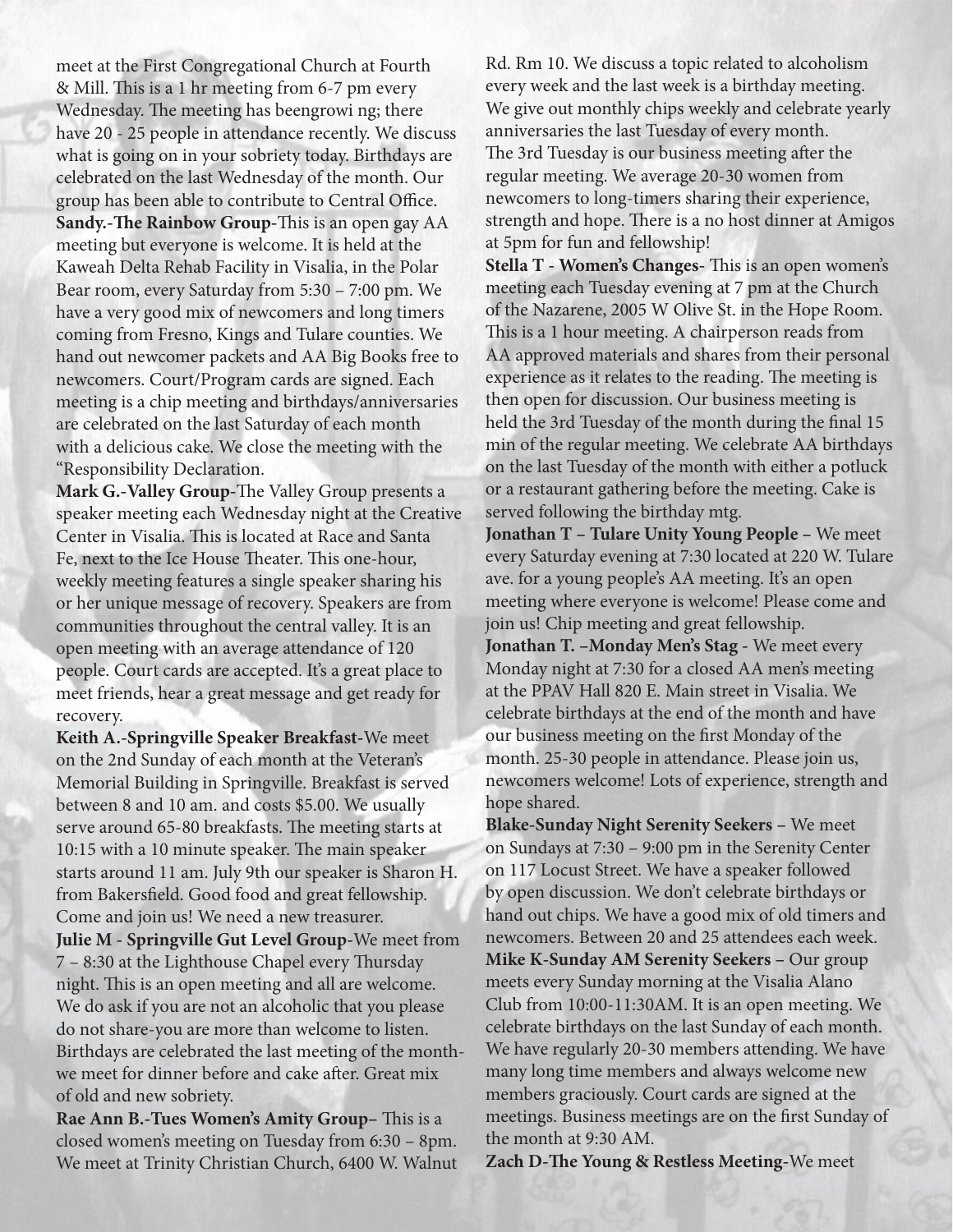every Wed at 7 pm at 117 S. Locust St in Visalia. This meeting is a chair and participation meeting. The chairperson reads "Daily Reflections" at the start of the meeting. Chips are passed out every week, also birthdays are celebrated weekly. Chapter 5 & the 12 Traditions are read at the beginning of the meeting and it ends with A Vision for You. This is a meeting primarily for young people in AA but all are welcome to attend. We also play spin the bottle!

**Zach D-RSVP (Porterville Young People)-** We meet every Friday from 6:30-7:30pm at the First Congregational Church located at 165 E Mill Street. A chair- person reads from selected AA literature followed by any AA members celebrating a sobriety birthday in the week prior to the meeting. AA members are chosen to share using the popcorn (tag) method. The last Friday of the month, after the meeting, we celebrate monthly birthdays at a select restaurant. Monthly business meetings are held on the 3rd Friday of the month. This meeting is primarily for young people in AA but all are welcome to attend. **Alfonso P.-Bill and Friends-**This is a closed AA book study that meets every Friday from 12 to 1 pm at the 210 restaurant on Center St. We offer books and literature. We practice and live principles before personalities.

**Alfonso P.-Dr. Bob and Friends-**This is a closed AA book study that meets every Wed and Thurs night from 7-8 pm at 1804 N. Court St. in Visalia. We offer serious AA recovery.

**Alfonso P-The Forgiveness Group –** This is a closed meeting. We meet on Tues & Thurs from 10am – 11am. We meet at the Bethlehem Center, 1603 Dinuba Blvd., the corner of Houston & Dinuba Blvd. New time same days.

**Ken I.-Bridge Street Drunks (Only) –** At Bridge Street we have meetings morning, noon and night. Enjoy great fellowship with really smart and good looking people that also happen to be sober. A person reads from selected AA literature and the group shares on that topic. Business meeting is 2nd Saturday and Birthdays are last Saturday. Bridge Street Drunks only) @ 526 N. Bridge Street, Visalia has meeting 7 days a week. 7am are closed meetings. Noon meeting are closed on week days and open Saturday & Sunday. Plus various evening meetings Monday thru Thursday & Saturday. Check your schedule for times. Business and Birthday meetings are held on the last Saturday each month. Times alternate between morning and noon. Good fellowship and great meetings!

**Joe H.- Friday Foundation Group –**Welcome one and all every 2nd, 3rd and 4th Friday of the month for a closed "Big" book study meeting. We are located at the center for Spiritual Living on the corner of Locust and Acequia in Visalia. We open with the "Set aside prayer" and close with the "Responsibility Declaration". Entry is in the West rear door by the parking structure. The address is 117 South Locust St. It's an hour long book study. We sign court cards and hope to see you there. **Frances – Women's 12 X 12 Study Group -** The Saturday morning Women's AA 12X12 meeting is a closed AA meeting that occurs Saturday morning at 9am – 10am. We meet at Christ Lutheran Church on Tulare Street and Demaree in Visalia. Each week we read a step or tradition for the 12X12 and then discuss it. We sign court cards and celebrate birthdays weekly. The last Saturday of the month we have an "Ask the Basket" meeting where we discuss questions about AA and recovery. We hold our business meeting at 10am on the last Saturday of the month. We donate to AA at all levels. This is a great opportunity to meet women in recovery and learn tools for sobriety and living life on life's terms.

**Dan B. – Christ Lutheran Civic Center Group -** This is an open meeting that meets every Tuesday from 7:00 – 8:30pm. Chips are given every week. Birthday's celebrated the last Tuesday of the month. 30 to 40 fellows attend ever week. Lots of long time sobriety. It's a great meeting!

#### **OLD BUSINESS**

#### 1. **Annual Picnic – June 10, 2017**

 a. A successful picnic with an overall profit of \$1,353.81. Although the Founders day picnic is truly focused on Central Office thanking AA and all the groups that support us the profit is humbly appreciated.

 b. The baskets were amazing and thank you to the generous groups for the outstanding donated baskets- huge hit!

 c. There was a hiccup with the meats served and discussion about future prevention was reported by Julie M.

#### **2. New Year's Party**

 a. Julie M. brought up the potential of Los Paisanos (a taco truck that would cater) for the New Years party. The price is excellent and the group eagerly exchanged ideas about a theme behind this festive idea.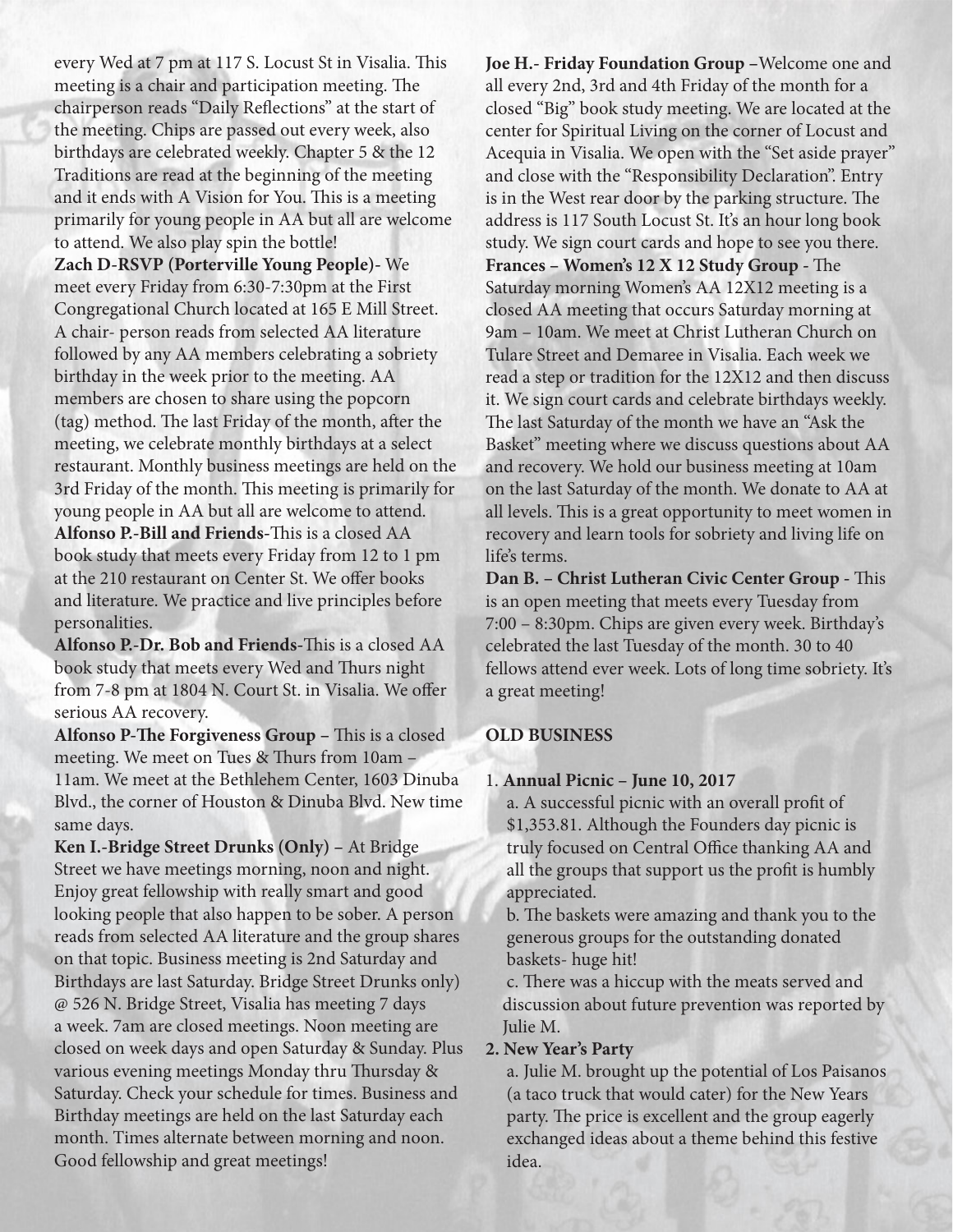**3. Website Editor:** David introduced himself as our new editor and he is in need of the password from Tim. Bob will help him get it. Weclome David and thank you for your service!

#### **4. Central Office Inventory :**

 a. The last two questions were discussed at our meeting

 b. Mark G. brought the great discussion of his group on the question, "If Central Office was to discontinue operations what would be the impact on the membership?" They brought up the example of Kings County discontinuing and the negative effect of not having AA meeting lists available and no one to call for the stillsuffering alcoholic. Also, the conversation of literature came up with this conversation. You never know what you are getting when you buy online but buying from the Central Office you are assured that it's A.A. approved literature.

#### **NEW BUSINESS**

**1. New Year's Party:** Great discussion **SEVENTH TRADITION:** \$36.00

**ANNOUNCEMENTS** Julie announced that Shirley K. will be speaking at the Creative Center **MEETING ADJOURNED: 8:00PM**

Sheri T

*Editor's Corner*

Hello Everyone!! My name is Louie T and I am the new Alcoholic Editor of the Central News!! I am VERY excited to be of service to you all! It has been a real pleasure preparing this month's edition and I would love for any and all feedback on how it came out. I would like to bring a little more history so I have started to include a historic article written in the current month. If anyone is an AA history buff I would love to add some articles about AA history. If this is you please reach out to me. I am always open to including information, stories, pictures, events, announcements, etc. Feel free to send any questions, comments, or content to:

 centralintergroupnews@gmail.com Thank you for letting me be of service!

*Service Meetings* 

Service Meetings

GSR Meeting at Central Office 449 E. Maple St., Exeter, CA Wednesday, July 5, 2017 at 7:00 PM

CSR Meeting at Central Office 449 E. Maple St., Exeter, CA Tuesday, July 11, 2017 at 7:00 PM

H&I Meeting at Alano Club Visalia Alano Club, 1311 W. Murray Saturday, July 8, 2017 at 9:00 am 2nd Saturday of odd months.

#### SERVICE ADDRESSES

Tulare County Central Office 449 E. Maple St.. Exeter, CA 93221

District 47, C.N.I.A. P.O. Box 273 Exeter, CA 93221

CNIA Treasurer PO Box 161712 Sacramento, CA 95816-1712

General Service Office PO Box 459, Grand Central Station New York, NY 10163

*Upcoming Events*

*Have an Event?? Send an Email:*

**centralintergroupnews@gmail.com**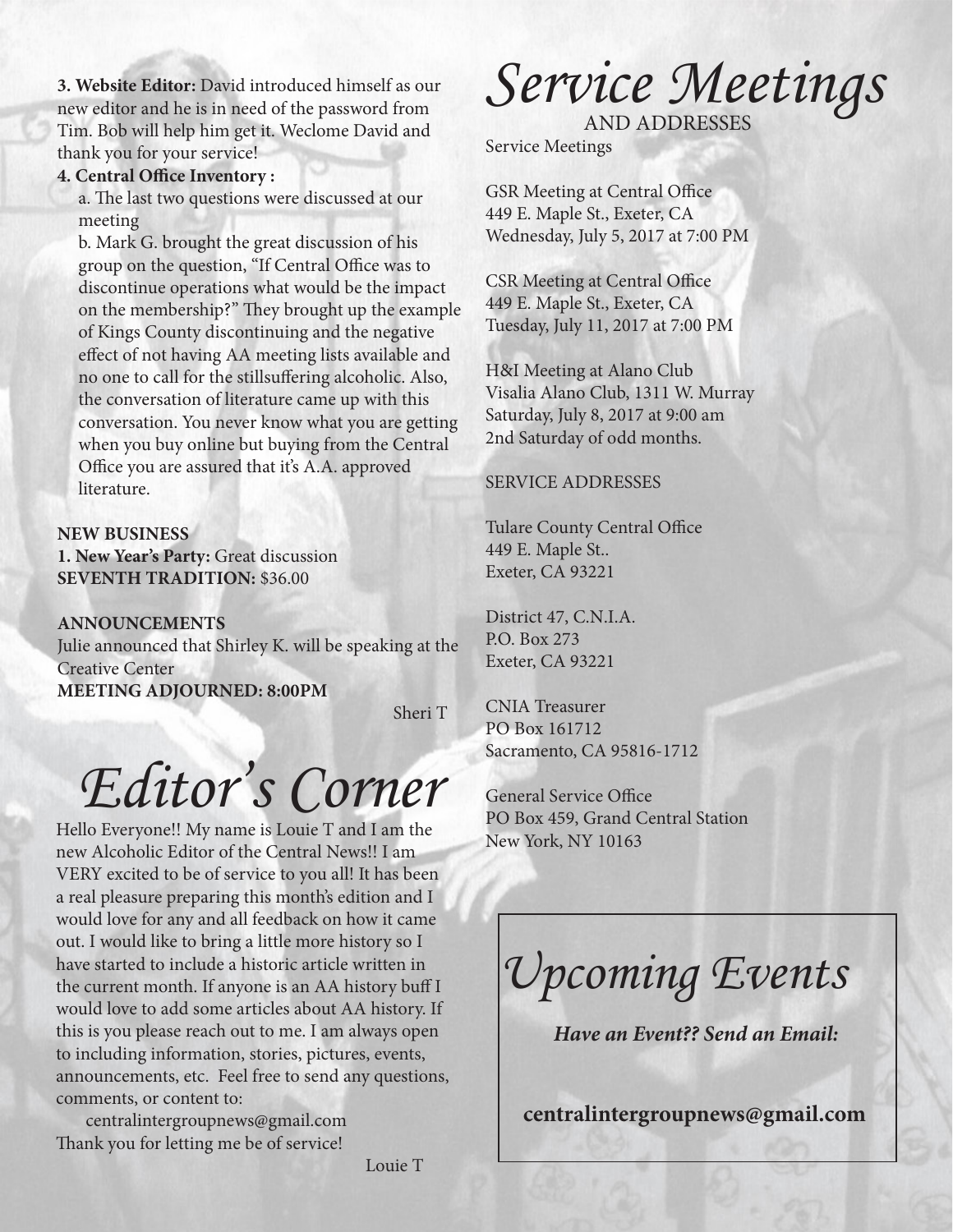### *District 47 Meeting Minutes*

June 7, 2017

\*A copy of each month's minutes with written reports are in the District 47 binder housed at Central Office.

#### **Meeting Called to Order:** 7:00 p.m. by District Committee Member Josh F.

**Committee: Josh F.** DCM/ **Greg G.**, D-47 Treasurer/ **Cheryl H.**, D-47 Recording Secretary/ and GSR for the 2 nd Sunday Speaker Breakfast Group of Springville. **Nick V.**, GSR for Rainbow Group; **Dean J.**, GSR of Visalia Young Peoples Group; **Allen L.**GSR of AM Sunday Serenity Seekers Group;

The Serenity Prayer and the GSR Preamble were recited by all present.

**12 Traditions:** Bill E. Concept 6 explained by DCM Josh.

**Approval of Minutes:** MSP for approval of minutes for the May 2017 D-47 meeting.

Treasurer's Report - Beginning Balance \$1,178.02> contributions totaled \$253.22, expenses \$ 170.00 Ending Balance \$ 1,261.24. Report on file.

**CSO Report** – Alt DCM Pat J. resigned via text to Josh. Thank you for your service as GSR and to the District. **DCM Report** – **Josh F.** reported on the annual meeting of the General Service Conference. A copy of DCM report given to GSRs. \*Considerable discussion regarding DCM attendance at area committee meetings (acm's) each month ensued. It is time for District 47 to consider an internal regulation to effectively support the DCM. It takes considerable time and expense for any DCM to travel from Tulare County to Sacramento for an acm. The DCM attends 8 area committee meetings each year in Sacramento and 4 assemblies held in various districts. It appears the summer months are a dead time for acms, the important months are February, September and December. Perhaps it would behoove the DCM to pare visits to the three important acms. Technology increases communication between area officers and DCMs. 8 area committee meetings may no longer be necessary. Reimbursing the DCM \$200.00 for each acm attended was suggested. For assemblies, it was suggested the DCM be reimbursed for hotel, meals, gas and registration. Motions will be entertained in August.

**GSR Reports –Allen L.** Visalia AM Sunday Serenity Seekers AA Meeting; We meet Sunday mornings at the

Visalia Alano Club at 10am. We give chips for various lengths of sobriety and celebrate birthdays on the last Sunday of every month with cake. We have a good mix of newcomers and old timers. We are an open meeting. Our business meeting is held after the meeting on the first Sunday of each month. We are represented by both a CSR and GSR and regularly contribute to AA entities and H&I. **Dean J.** Visalia Young People Young and Restless; The Young and Restless meeting continues to grow in unity, strength and numbers. Check us out every Wednesday, 7:00 PM at 117 S. Locust in Visalia. We play 'spin the bottle'. **Nick V.** Visalia Rainbow Group; Woo! Sobriety is fabulous! Come share in the journey with us. Share of your own experience. Birthdays are celebrated on the last Saturday. Chips handed out weekly. **Cheryl H.** Springville 2 nd Sunday Breakfast Speaker Meeting. We have Hot coffee and fabulous food capped by awesome speakers! \$5.00 for breakfast, we start serving about 8am. Speaker meeting starts at 10:15, we are out of there by noon. Get outta bed and join us at the vortex of Tulare County spirituality! **OLD BUSINESS: Delegate Presentation**; Delegate

Vicki will be in Visalia at the Center for Spiritual Living, 117 So. Locust, September 23. Time is from 12:30 to 2:30. Lunch will be served and Vicki will give her report on the General Service Conference. \$100.00 will be given to the church for the event. D-47 will provide the food. Nick V. has been instrumental in securing the venue. Fliers will be available soon. **NEW BUSINESS:** *NO* District 47 Meeting in July, next meeting August 2nd.

**7th Tradition:** \$ 21.00

The meeting closed with the Declaration of Unity and the Responsibility Declaration at 8:00 pm. Respectfully submitted, Cheryl H.

## CENTRALNEWS

#### Editorial Policy

Central News is a monthly newsletter of the Tulare County Central Office of Alcoholics Anonymous located at 449 E. Maple, Exeter,Ca. 93221. It is about, by and for the members of the AA Fellowship. Opinions expressed herein are not to be attributed to the AA organization as a whole, nor does publication of information imply any endorsement by either AA or the Tulare County Central Office. Exception: Quotations and artwork from AA books or pamphlets are reprinted with permission from AA World Services, Inc., or AA Grapevine, Inc.Contributions from AA members are encouraged and welcomed! These will be reprinted as space permits. Send contributions to centralintergroupnews@gmail.com. Louie T.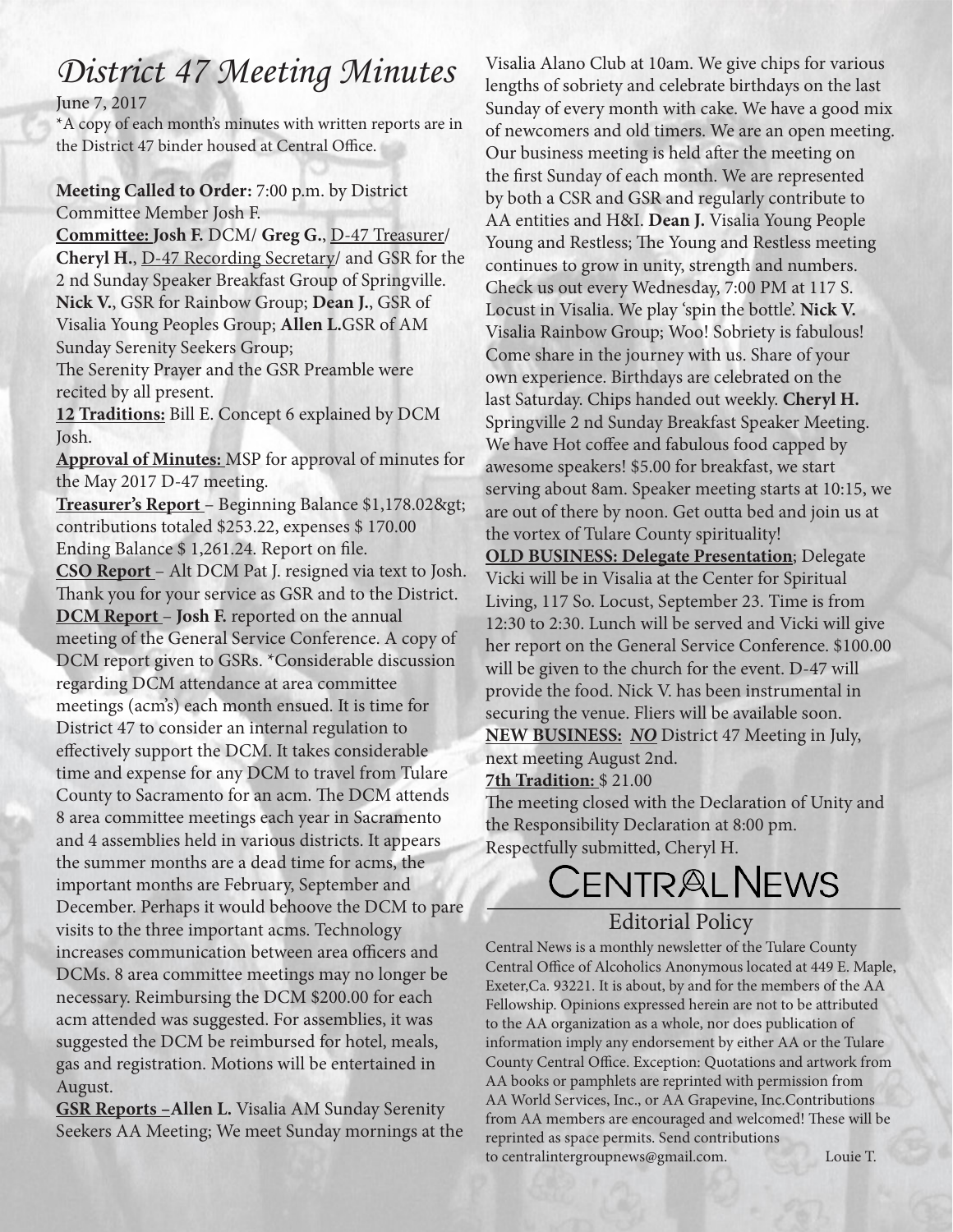## *Contributions*

#### **Birthday Club**

Ed A. Visalia 31 Susan M. Porterville 27

#### **Individual Contributions**

Anonymous Ed A. Jim K. Julie M. Michele S. Mike S.

**Newsletter Contributions** None

#### **Memorial Contribution** None

## *Central Office Contacts*

| <b>Answering Service Calls</b>  |                |
|---------------------------------|----------------|
| <b>AA</b> Members               |                |
| Court Ref/Info                  | 5              |
| <b>Meeting Information</b>      | 7              |
| H&I                             | $\overline{0}$ |
| Alanon & Alateen Information    | $\overline{2}$ |
| Info. re Recovery Homes         | $\Omega$       |
| Schedules & Info-Mailed & Faxed | 1              |
| <b>Bridging The Gap</b>         | $\overline{0}$ |
| Other 12 Step Programs          | $\overline{2}$ |
| Visitors to Office              | 34             |
| Literature Sales                | 16             |
| <b>Specialty Sales</b>          | 14             |
| Churches & Schools              | $\overline{0}$ |
| <b>General Information</b>      | 8              |
| <b>Prospective Members</b>      | $\Omega$       |
| <b>Twelve Step Calls</b>        | $\Omega$       |
| <b>E-Mail Contacts</b>          | 12             |
| Spanish Contact                 |                |

 $\mathcal{H} = \{ \mathbf{y}_1, \mathbf{y}_2, \ldots, \mathbf{y}_N \}$  , where  $\mathcal{H} = \{ \mathbf{y}_1, \mathbf{y}_2, \ldots, \mathbf{y}_N \}$ 

**Total** 110

## *Financial Report*

 TULARE COUNTY CENTRAL OFFICE Income & Expense Statement 5/21/2017 THROUGH 6/20/2017

| <b>INCOME</b>                   | <b>MONTH</b> | YEAR TO DATE |
|---------------------------------|--------------|--------------|
| <b>B.Day Club</b>               | 58.00        | 14.00        |
| CD & Tape Cont.                 | 0.00         | 0.00         |
| Group Cont.                     | 1,920.79     | 13,208.19    |
| <b>Indiv Cont</b>               | 807.00       | 4,319.42     |
| Lit. Sales                      | 493.35       | 2,953.66     |
| Memorial Cont.                  | 0.00         | 0.00         |
| Misc.                           | 0.00         | 0.00         |
| Newsletter Contri.              | 0.00         | 0.00         |
| $S$ &H                          | 5.00         | 12.50        |
| Sales Tax                       | 65.10        | 380.69       |
| Spec. Events                    | 2,122.00     | 6,836.00     |
| Spec. Items                     | 342.40       | 2,347.15     |
|                                 |              |              |
| <b>TOTAL</b>                    | \$5,813.64   | \$30,471.61  |
| <b>EXPENSES</b>                 | <b>MONTH</b> | YEAR TO DATE |
| Ans. Serv.                      | 40.00        | 240.00       |
| <b>Fees-Taxes</b>               | 0.00         | 25.00        |
| Insurance                       | 0.00         | 550.00       |
| Lit. Costs                      | 732.62       | 3,875.11     |
| PI-CPC Expense                  | 0.00         | 0.00         |
| Misc Expense                    | 0.00         | 0.00         |
| <b>Newsletter Cost</b>          | 0.00         | 0.00         |
| Office Exp                      | 6.00         | 805.47       |
| Office Equip.& Maint            | 0.00         | 0.00         |
| Phone & ISP                     | 182.97       | 1,080.22     |
|                                 | 0.00         | 59.55        |
| Postage                         | 0.00         |              |
| <b>Employee Taxes</b>           |              | 2,551.15     |
| Rent                            | 525.00       | 3,150.00     |
| Salary                          | 1,441.60     | 8,911.21     |
| Sales Tax-Paid                  | 0.00         | 0.00         |
| <b>Security System</b>          | 142.66       | 285.32       |
| Spec. Events                    | 583.19       | 2,172.34     |
| Spec. Items                     | 168.50       | 1,142.58     |
| Card Charge                     | 14.83        | 45.01        |
| <b>Utilities</b>                | 41.19        | 484.40       |
| Website                         | 0.00         | 35.70        |
| <b>TOTAL</b>                    | \$3,878.56   | 25,413.06    |
| <b>Net Gain(Loss)</b>           | \$1,935.08   | \$5,058.55   |
| <b>BEG. TOT. ACCT BALANCES:</b> | \$15,513.21  |              |
| <b>END TOT. ACCT. BALANCES:</b> |              | \$17,448.29  |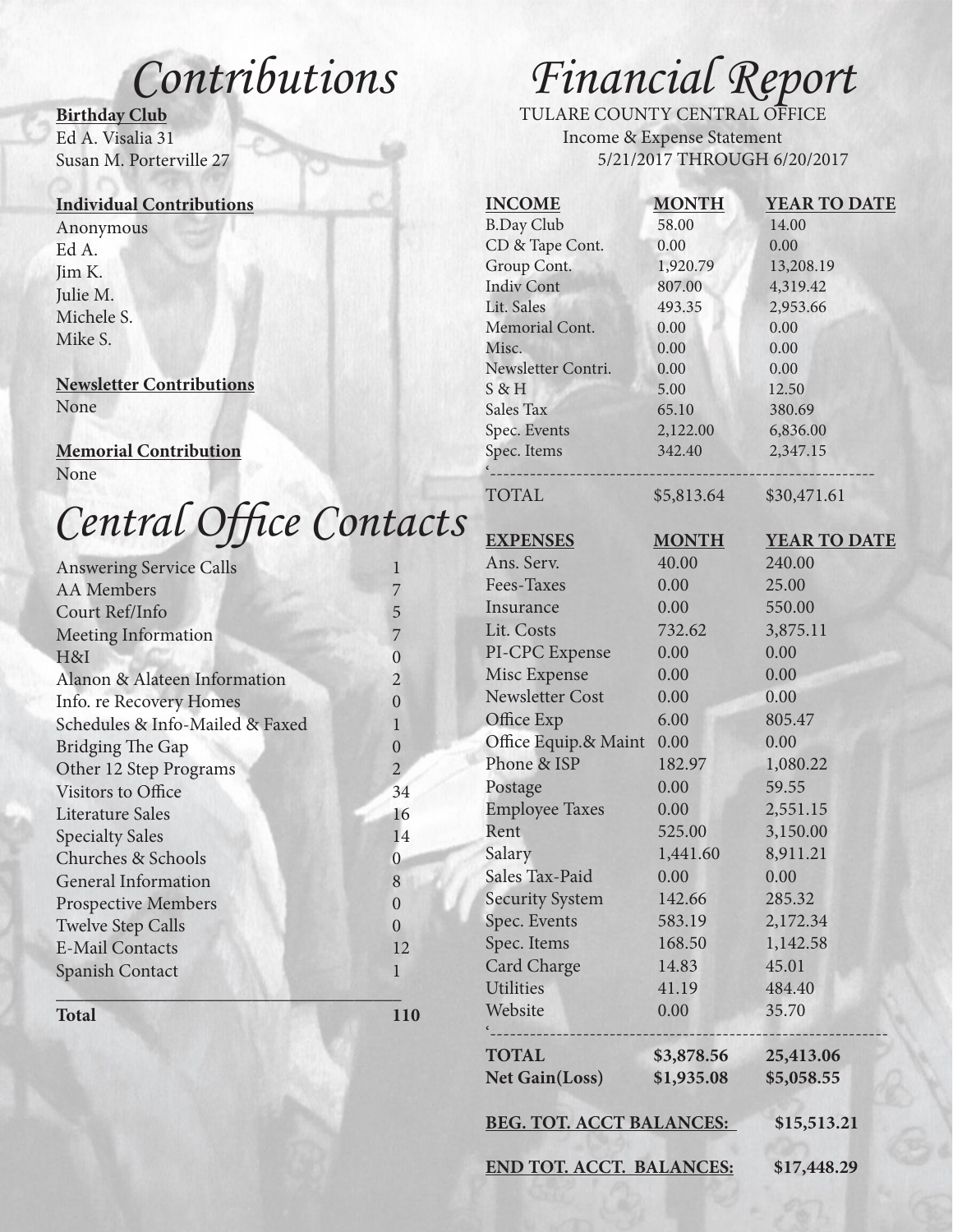# *Group Contributions*

**5/21/17 Thru 6/20/17**

|                                  | <b>Month</b> | <b>YTD</b> |
|----------------------------------|--------------|------------|
| 10th Ave Men's-Lemoore           |              | 22.79      |
| <b>ABC</b> Group                 |              | 0.00       |
| Alpha-Wed-Tulare                 | 100.00       | 100.00     |
| <b>Attitude Modification-210</b> |              | 390.00     |
| <b>Bills &amp; Friends</b>       |              | 0.00       |
| <b>Breath of Fresh Air</b>       |              | 2,200.00   |
| Bridge St. "Drunks Only"         | 320.79       | 1,916.09   |
| Civic Center Grp.                |              | 0.00       |
| Clodbusters-Tulare               |              | 200.00     |
| Crossroads-Tulare                | 200.00       | 200.00     |
| <b>CSO</b> Meeting               | 36.00        | 394.00     |
| Dinuba Grp                       | 75.00        | 40.00      |
| District 47                      |              | 400.00     |
| Dr. Bob & Friends                |              | 25.00      |
| <b>Exeter-Quiet Trails</b>       |              | 0.00       |
| Exeter Sun Afternoon             | 100.00       | 410.00     |
| <b>Foundation Group</b>          |              | 86.00      |
| Freedom Fellowship               |              | 172.80     |
| Fri. Night Study Tulare          | 50.00        | 50.00      |
| No. Cal H&I                      |              | 287.25     |
| Message of Hope                  |              | 0.00       |
| Monday Men's Mtg.                | 114.00       | 228.00     |
| Monday Night Live                |              | 0.00       |
| Mid Valley-Tulare                |              | 0.00       |
| Mon Book Study-S'ville           |              | 93.00      |
| Mon Lit Study-Visalia            |              | 0.00       |
| Monday Meditation-Visalia        |              | 0.00       |
| Mon Men'sBook Study              |              | 0.00       |
| Nooners Group-Visalia            |              | 0.00       |
| Pine Recovery AA Mtg             |              | 84.75      |
| Porterville Young People         |              | 20.00      |
| <b>Practicing The Pinciples</b>  |              | 92.15      |
| Rainbow Group                    | 63.00        | 236.00     |
| Rule 62-Visalia                  | 100.00       | 200.00     |
| <b>Serenity Junction-Tulare</b>  |              | 0.00       |
| Serenity Seekers AM-Visalia      |              | 400.00     |
| Soberfest Groups                 |              | 0.00       |
| Wed. Sobriety Celebration        |              | 170.00     |
| Springville Gut Level            | 150.00       | 765.48     |
| Sun Bkfst Spkr Mtg               | 80.00        | 820.00     |
| <b>Sun PM Serenity Seekers</b>   | 90.00        | 90.00      |
| <b>Tulare Young People</b>       |              | 10.00      |
| Tulare Fri. Book Study           |              | 0.00       |
| Tulare 2nd Fri Spkr Mtg          |              | 0.00       |
| <b>Tulare Tuesday Night</b>      |              | 0.00       |

| Tulare Sunday Night          |          | 200.00    |
|------------------------------|----------|-----------|
| Tues. Men's-P'ville          | 60.00    | 180.00    |
| Tues. Noon Rec. Club         |          | 0.00      |
| Three Rivers-Monday          |          | 90.00     |
| <b>Valley Group</b>          |          | 175.00    |
| <b>Valley Speaker Series</b> |          | 666.00    |
| Wed. Acceptance, P'ville     | 200.00   | 500.00    |
| Weekend Attitude Adj.        | 20.00    | 70.00     |
| Women's Amity-Visalia        |          | 631.28    |
| Women's Changes-P'ville      | 75.00    | 225.00    |
| Women's Fri. Night-P'ville   | 87.00    | 87.00     |
| Women's Sat AM 12x12         |          | 165.00    |
| Young & Restless             |          | 40.00     |
|                              |          |           |
| <b>Total</b>                 | 1,920.79 | 13,208.19 |
|                              |          |           |

*Lighter Side of AA*

**WE ARE NOT A GLUM LOT**

How many alcoholics does it take to change a light bulb? Just one. He holds the bulb and the world revolves around him!

An old-timer comes home from his home group meeting, gets ready for bed, and is on his knees saying his evening prayers.

He's in the middle of his "God blesses" saying "God bless the guy who says the same thing no matter what the topic, God bless George, God bless the 'cake lady,' God bless... " suddenly he pauses and looks up. Then says, "You know God. I wonder if there is AA in heaven. If there isn't AA in heaven, I don't know if I want to go there. These folks are so important to me, I don't want to spend eternity without them."

There's a bolt of lightening and a loud clap of thunder and then the olde timer hears a voice saying, "I have good news and bad news. The good news is, there is AA in heaven. The bad news is ... "You're scheduled to chair the meeting tomorrow night."

Have a Joke??? Send it in!!!!

**centralintergroupnews@gmail.com**